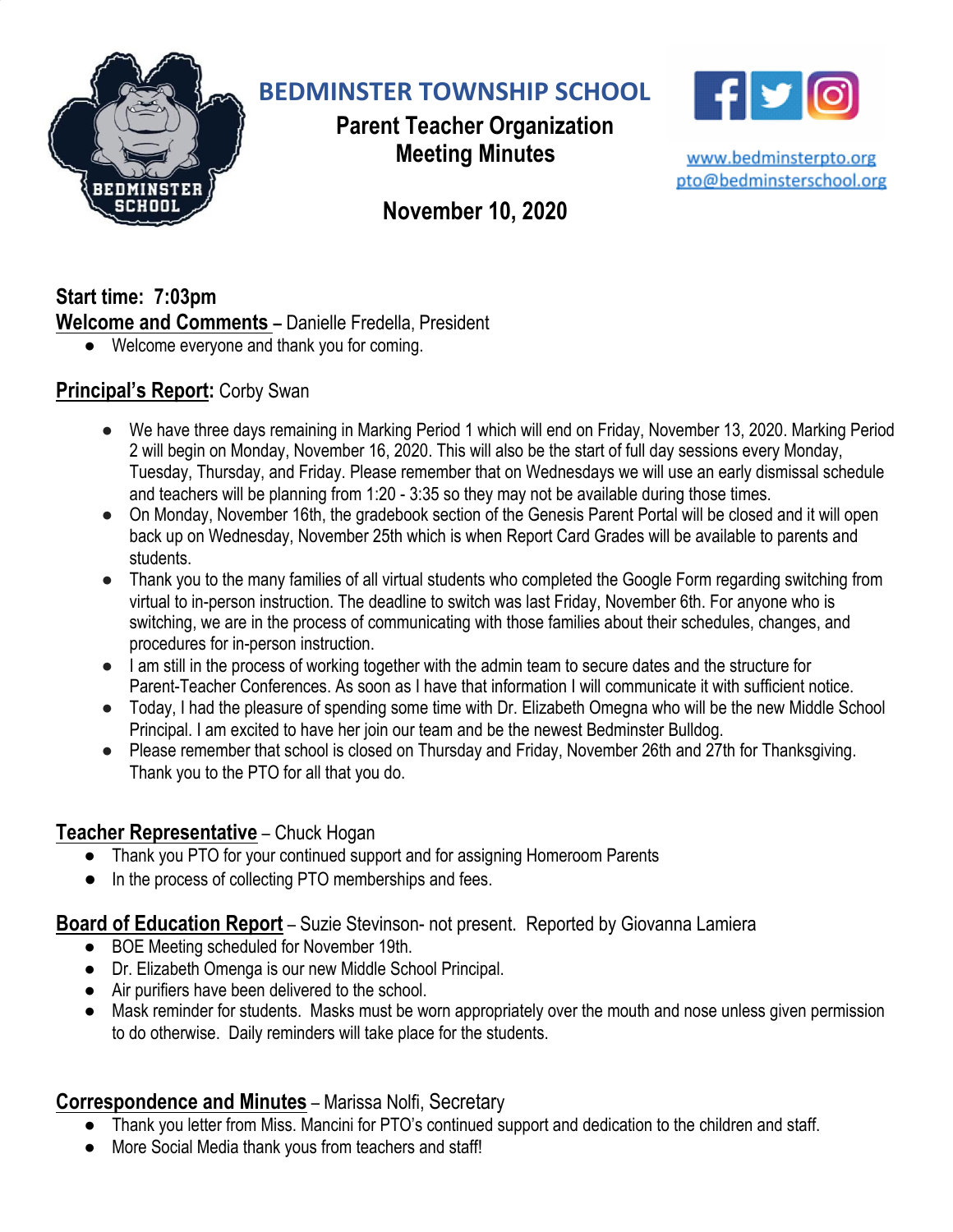● All PTO Meeting Minutes Reports can be found on our websites & social media

#### **Treasurer's Report** – Amber Cross, Treasurer

- Report is available on PTO website [www.bedminsterpto.org](http://www.bedminsterpto.org/)
- Inflows: PTO memberships, Membership dues paypal, Spirit Wear sales.
- Outflows: Bulletin Board Supplies
- So far everyone seems to really like using Paypal to purchase their memberships.
- PTO will be collecting memberships via **Paypal friends and family** at [btsptotreasury@gmail.com](mailto:btsptotreasury@gmail.com) (Amber Cross)

# **New Business**

#### **Box Tops**: Danielle Fredella

- Ramsey counted and submitted 571 Box Tops. \$57.10 check to the PTO
- Box Tops has been discontinued.

#### **Homeroom Parents**: Ramsey Melendez

- Reach out to Ramsey to become a Homeroom Parent
- HRP is up & running for the 20-21 school year! Class Lists have been received and HRP's notified.
- Teachers have sent out information on behalf of all HRP's to students' parents for gathering information.
- Main responsibility for this year, due to COVID circumstances and no parents being allowed into the building, is to collect parent information, generate a contact list and send it out to each parent in the class as well as share any PTO information as given by Danielle, the PTO President.
- HRP's will not be asking for donations at this point this year (again due to COVID circumstances) which is usually collected at B2SN. We will revisit this in January 2021. Donations will be used for Teacher Appreciation week and End of Year Gifts to teachers.
- Pre-K HRP volunteer is needed.
- Thank you to all who have volunteered their time to the teachers and children!
- <http://www.bedminsterpto.org/homeroom-parent.html>

#### **Winter Clothing Collection:** Anna Spitaleri- not present. Reported by Danielle Fredella

- Bin is located outside of the school for drop off of donations. Collecting winter items at this time. Must be labeled by size.
- No deadline as to when the bin will be removed, at this time donations will continue to be accepted.

#### **Spirit Wear:** Jessica Pasquale & Melissa Kircher

- A very great response this year with a profit of \$984.00
- Minor modifications and changes to our logo. Approved by Mr. Swan. The new design is similar to a Varsity "B" which ties in and leads onto Bernards High School.
- All purchases were shipped on November 6th.

#### **Spring Fling: Friday, April 30, 2021:** Laura Kamrow

- **● Volunteers needed for all commitment types**
- **● Currently working on getting our 50/50 license.**
- **● Basket Raffle license will carry over from last year.**
- Anyone interested in volunteering in any way, please email **[LauradeZutter@yahoo.com](mailto:LauradeZutter@yahoo.com)**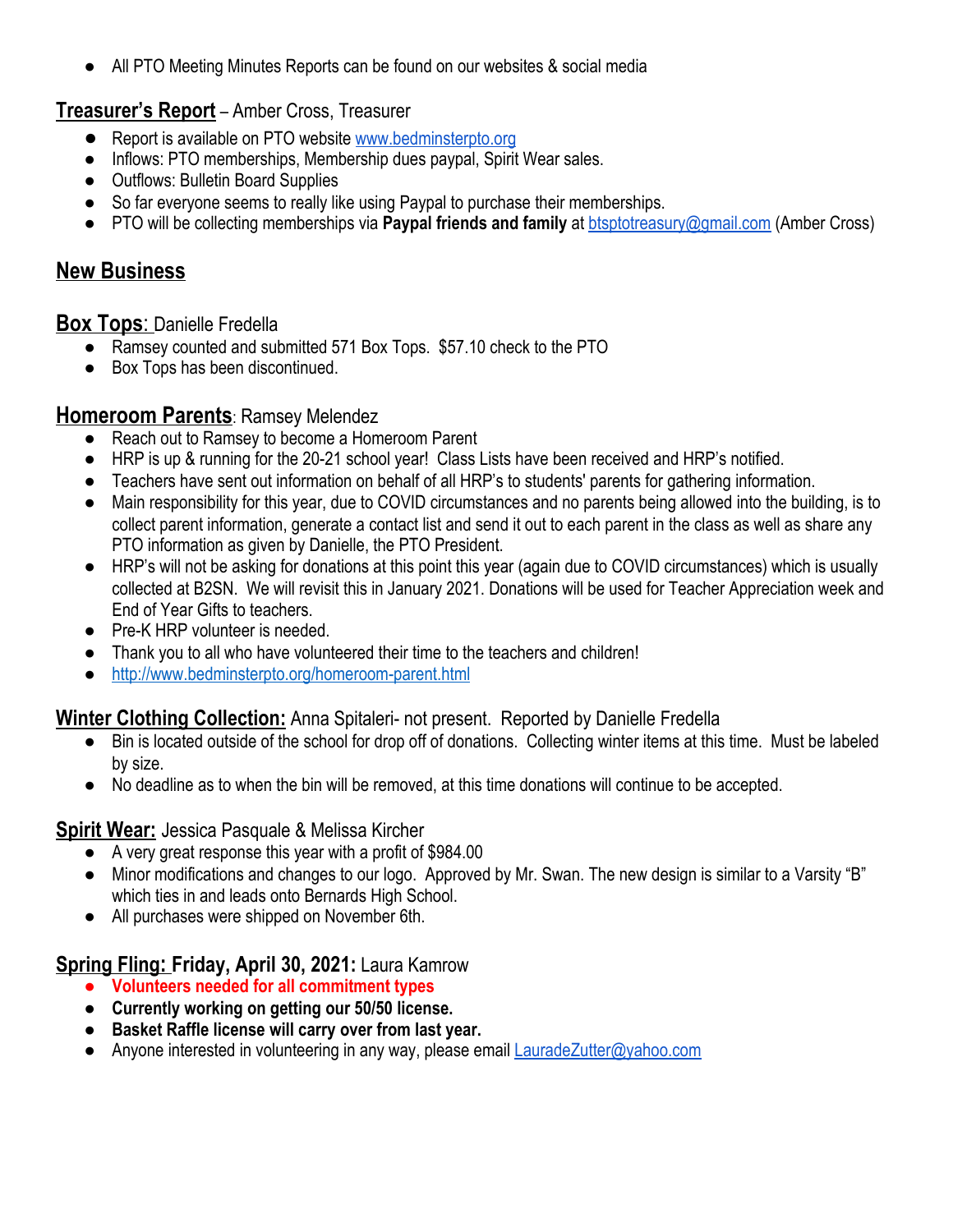#### **Reading Presentation**: Mrs. Alfieri & Ms. Spero

- Link to this presentation can be found on our websites and on our social media platforms.
- Link to Google Slideshow: <https://docs.google.com/presentation/d/1L76GY9ERoxrJZJnpexoMkauzsoLS7sawDV2Z07blAbU/edit>

### *Huge Thank you to Mrs. Alfieri & Ms. Spero for this amazing slideshow Presentation!*

#### **Public Questions & Comments:**

This portion will be held to a 15-minute limit. We politely ask that each speaker limit his or her time to 5 minutes for comments and/or questions in regard to any Agenda point or any other topic related to the PTO. If any written documents are to be given to the PTO Executive Board, please email them to the Board **Secretary, Marissa Nolfi, 2 days in advance of the meeting date. pto@bedminsterschool.org**

# **Old Business**

#### **CardMyYard:** Danielle Fredella

- Contact Info: Marisa & Corey Hovanec (908) 336-2626 [baskingridge@cardmyyard.com](mailto:baskingridge@cardmyyard.com)
- Facebook: @cardmyyardbaskingridge Instagram: @cardmyyard\_baskingridge
- Marisa reached out to Danielle to provide BTS with a complimentary "Welcome Back Bulldogs" sign to display in the front of the building for the students, teachers and staff to enjoy.
- Company is highly recommended for anyone in need of a lawn sign to this extent.

#### **Bedminster Charities Fall Fest (BCFF):** Meriah Valente

- Chair People needed.
- Cancelled for 2020
- **● Seven local charities benefit from the proceeds and the PTO is one of them!**

# **Ongoing Committees**

#### **PTO Membership:** Executive Board

- \$15 per Family
- Memberships fees will be collected virtually through Paypal friends & family using the emall [btsptotreasury@gmail.com](mailto:btsptotreasury@gmail.com)
- Forms can also be found on website and all current Newsletters

#### **PTO Meeting Schedule:**

- **● December - \*no meeting\***
- **● January 12th, 7:00pm - link to follow**
- **● February 9th, 7:00pm - link to follow**
- **● March 9th, 9:30am - link to follow**
- **● April 13th, 7:00pm - link to follow**
- **● May 11th, 7:00pm - link to follow**
- **● June 8th, 7:00pm - link to follow**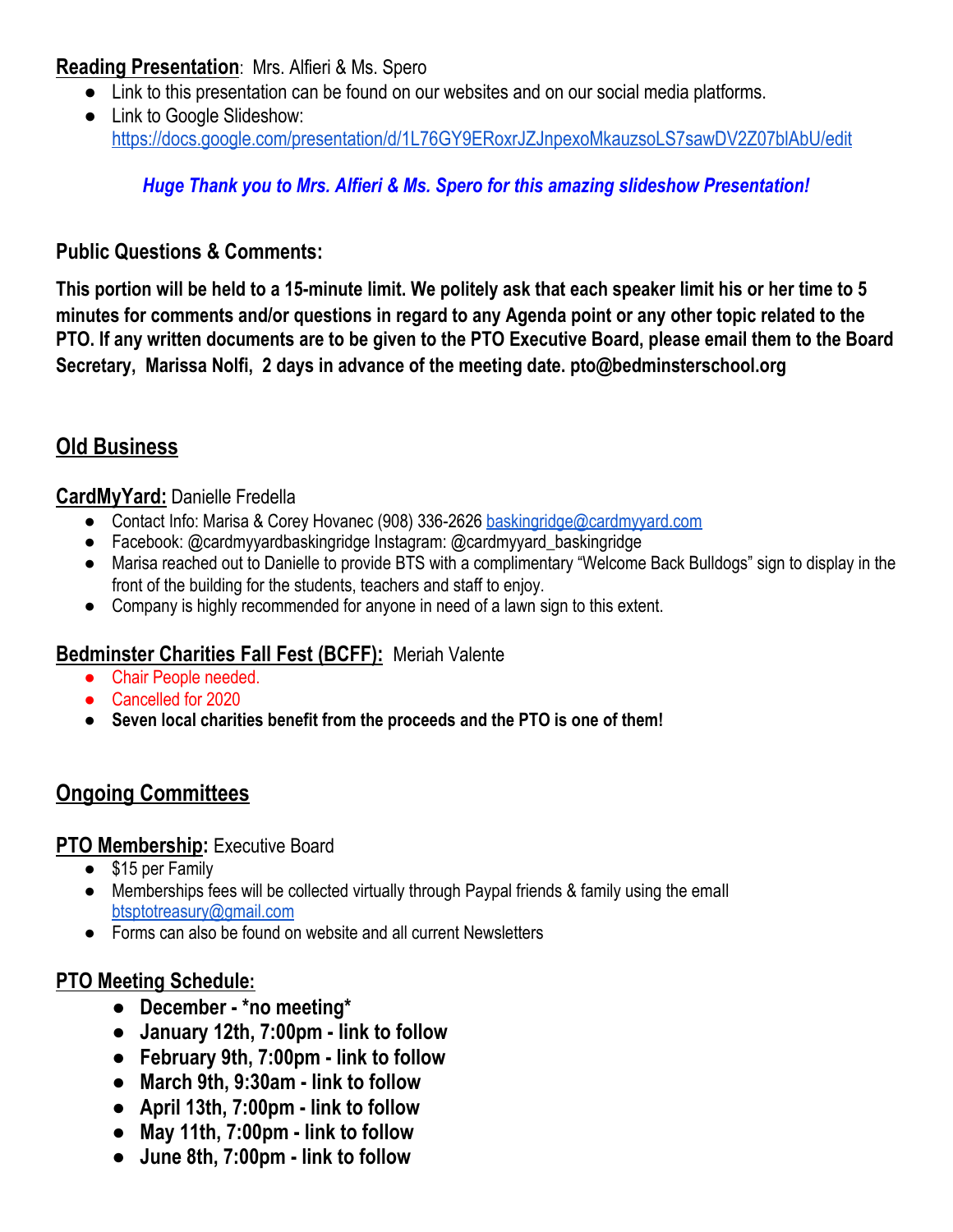<http://www.bedminsterpto.org/meeting-dates.html>

**\*\*Please note: All meetings are subject to change at any time. All meetings until further notice will be held virtually through Google Meet.**

### **Assemblies: Chairperson Needed to keep assemblies up and running!**

- Chair people Needed (at least 2) Reach out to any member of the Executive PTO Board to volunteer.
- No assemblies at this time due to COVID-19 state guidelines

#### **Bulletin Boards**: Faith Costabile & Danielle Fredella

- Hoping to get into the school before the Holidays to change the boards
- <http://www.bedminsterpto.org/bulletin-boards.html>

#### **CIC, The HUB**: Anna Spitalari - not present reported by Danielle Fredella

- Meaningful and educational volunteer opportunities for Middle School students are offered throughout the year at Community in Crisis, The Hub; for information please email: Info@communityincrisis.org.
- <http://www.bedminsterpto.org/cic-the-hub.html>

### **SH Municipal Alliance: Anna Spitaleri- not present**

● nothing to report

### **Cub Scouts Pack #1749:** Steve Frantz

- Contact Cub Scout leader directly at: [stevefranz@gmail.com](mailto:stevefranz@gmail.com)
- Meeting monthly both in person and virtually for some of the younger scouts.
- Popcorn sales are currently running.
- Hoping the sales remain strong to offset the cost of scout memberships which have gone up.

# **Donations & Corporate Matching: Executive Board**

- We are extremely fortunate to have a handful of families that consider us when their companies offer a corporate matching program.
- PTO is a 501(c)(3) nonprofit charity
- Amazon Smile Program: Bedminster PTO can be chosen as your charity to receive 0.05% of qualified purchases

#### **Helping Hands**: Suzie Stevinson

● <http://www.bedminsterpto.org/helping-hands.html>

#### **PR/Social Media/Website:** Ramsey Melendez

- Communication is always on Social Media. All platforms have been very busy to keep our Bulldogs/Bulldog Families well informed.
- [www.bedminsterpto.org](http://www.bedminsterpto.org/)
- Facebook, Twitter, Instagram
- Dates & times and all information can be found on social media
- Facebook is our highest viewed platform
- Like us on Facebook, Instagram and Twitter